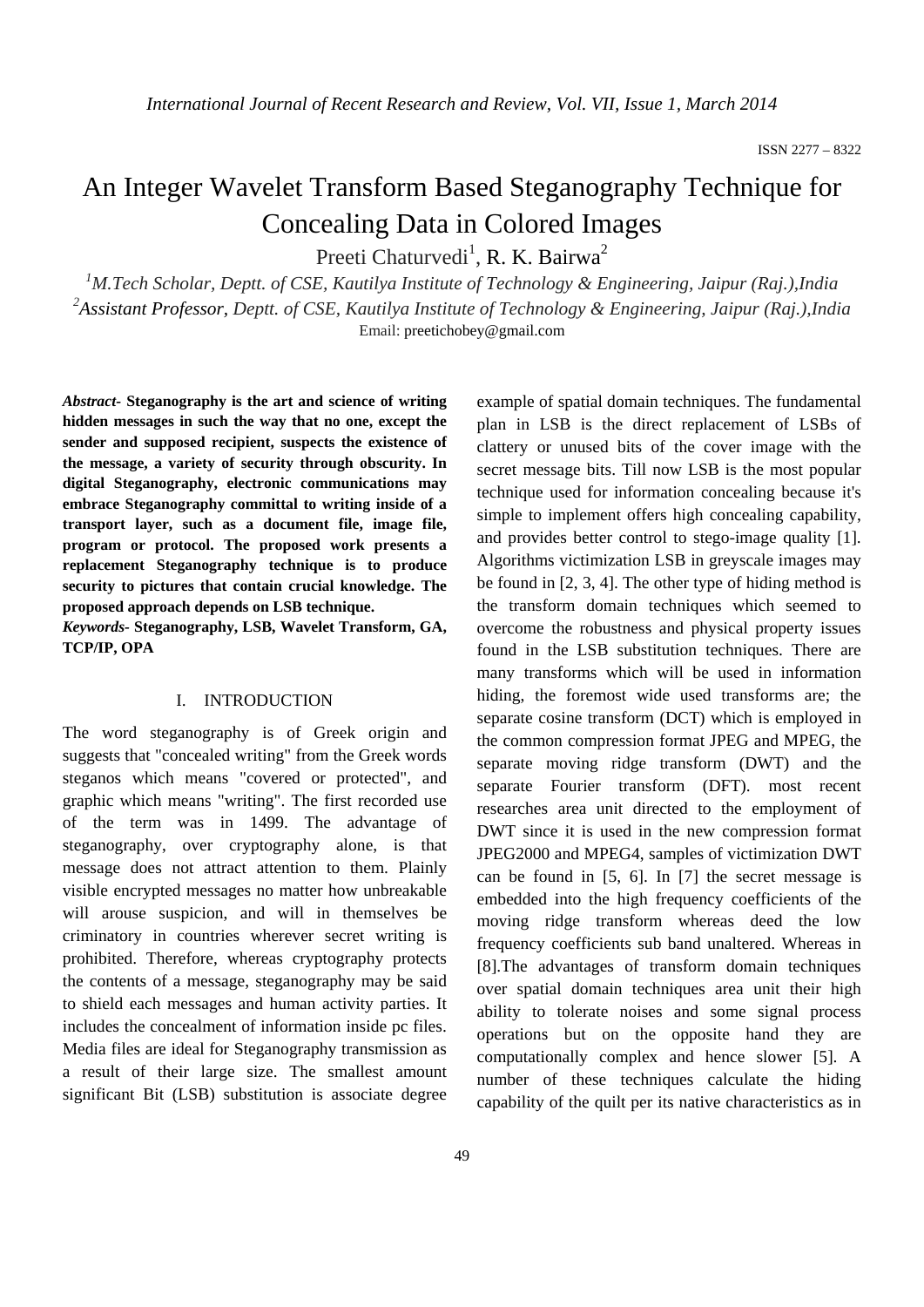[2, 7, 8, 9]. However, the steganographic transformbased techniques have the subsequent disadvantages; low hiding capability and complicated computations [5, 6]. Thus, to get over these disadvantages, the present paper, the employment of optimum element adjustment algorithmic rule to hide information into the whole number moving ridge coefficients of the quilt image in order to maximize the hiding capability the maximum amount as doable. we tend to conjointly used a pseudorandom generator perform to pick out the embedding locations of the whole number moving ridge coefficients to extend the system security.

 Steganography may be a methodology of activity a secret message in any cover media. Cover media may be a text, or a picture, associate audio or video etc. it's associate associatecient art of activity info in ways a message is hidden in associate innocent trying cover media in order that won't arouse an eavesdropper's suspicion [10]. A covert channel might be defined as a communications channel that transfers some kind of info employing a methodology originally not intended to transfer this kind of information. Observer's area unit unaware that a covert message is being communicated. Only the sender and recipient of the message notice it. In digital steganography, electronic communications might include steganographic coding inside of a transport layer, like a document file, image file, program or protocol. Media files area unit ideal for steganographic transmission as a result of their massive size.

*Wavelet Transform:* Rippling domain techniques have become very fashionable as a result of the developments within the rippling stream within the recent years. Rippling transform is employed to convert a spatial domain into frequency domain. The use of rippling in image handwriting model lies within the incontrovertible fact that the rippling transform clearly separates the high frequency and low frequency info on an element by element basis.

*Discrete rippling transform:* In numerical analysis, a separate ripple make over (DWT) is any ripple makes over that the wavelets square measure discretely sampled like different ripple transforms, a key advantage over Fourier transforms is temporal resolution i.e. it captures each frequency and placement knowledge (location in time).

*Genetic algorithm:* A genetic algorithm (GA) may be a search heuristic that mimics the process of natural evolution. This heuristic is routinely used to generate helpful solutions to improvement and search issues. Genetic algorithms belong to the larger class of biological process algorithms (EA), that generate solutions to optimization issues victimization techniques affected by natural evolution, like inheritance, mutation, selection, and crossover. GA may be a technique which mimics the genetic evolution as its model to unravel issues. The given problem is taken into account as input and also the solutions area unit coded in keeping with a pattern. The fitness operate evaluates each candidate solution most of which area unit chosen every which way. Evolution begins from a completely random set of entities and is recurrent in succeeding generations.

### *Different styles of Steganography:*

The four main classes of file formats that can be used for steganography are:

- i. Text
- ii. Images
- iii. Audio
- iv. Protocol

*Text steganography:* Activity info in text is historically the foremost vital methodology of steganography. A straightforward methodology was to hide a secret message in each ordinal letter of every word of a text message. Due to the beginning of the web and due to the various kind of digital file formats it's remittent in importance. Text steganography mistreatment digital files aren't used fairly often because the text files have a very small amount of redundant knowledge.

*Image steganography:* Images area unit the foremost popular cover objects for steganography. A message is embedded in a digital image (cover image) through an embedding algorithm, by mistreatment the key. The resulting stego image is transmitted to the receiver. On the other hand, it is processed by the extraction algorithm mistreatment identical key. Throughout the transmission of stego image, it may be monitored by some unauthenticated persons WHO will only notice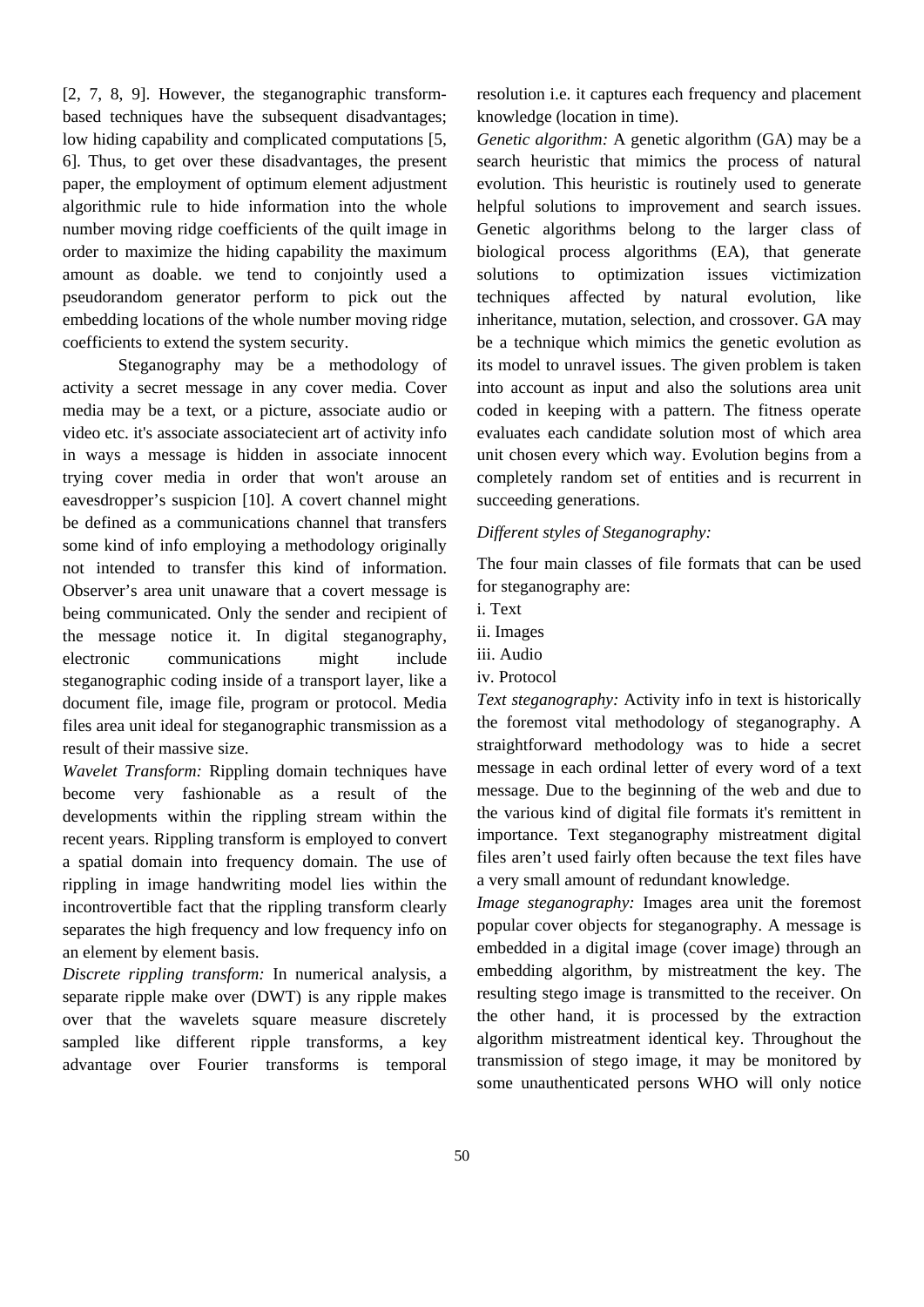the transmission of a picture but can't guess the existence of the hidden message.

*Audio Steganography:* Audio Steganography is masking, which exploits the properties of the human ear to hide info observably. An audible, sound becomes voiceless within the presence of another louder sounding sound .This property allows to select the channel in which to hide info. Although it's almost like images in steganographic potential, the larger size of purposeful audio files makes them less popular to use than images [11].

*Protocol Steganography:* The term protocol steganography refers to embedding info at intervals network protocols like TCP/IP. Associate example of its activity info within the header of a TCP/IP packet in some fields that can be either optional or area unit never used.

## II. LITERATURE SURVEY

A formula by that the knowledge capacity can reach 500th of the initial cover image. It provides high quality of stego image over the present LSB primarily based technique [12]. In this paper, we attempt to optimize these two main needs by proposing an advanced method for hiding data in colored images by combining the use of adaptational hiding capacity function that hides secret data within the number wavelet coefficients of the cover image with the optimum pixel adjustment (OPA) formula [13]. A high capacity image steganography technique that depends on wavelet transform with acceptable levels of imperceptibility and distortion within the cover image and high level of overall security [14].

 Incorporate the idea of secret key for authentication at each the ends in order to realize high level of security. During this paper, a specific image primarily based steganography technique for communication data a lot of firmly between 2 locations is projected [15].

 High capacity and security steganography using discrete wavelet transform (HCSSD). During this paper the two level wavelet transform is applied as cover and payload. The payload wavelet coefficients square measure encrypted and coalesced with wavelet coefficients of cover image to generate stego coefficients supported the embedding strength parameters alpha and beta [16].

 A novel steganography scheme supported number wavelet transform and Genetic formula. Simulation results show that the novel scheme outperforms adaptational steganography technique supported number wavelet transform in term of peak signal to noise magnitude relation and capacity, 35.17 sound units and 500th respectively [17].

Embedding process stores up to 4 message bits in each number co-efficient for all the transform sub-bands. This paper presents a abstract view of the digital steganography & amp; exploits the use of a host information to cover a piece of knowledge that is hidden directly in media content, in such the way that it is unperceivable to an individual's observer, however easily detected by a laptop [18].

 A technique for image steganography supported DWT. This paper presents a unique technique for Image steganography supported DWT, where DWT is employed to remodel original image (cover image) from spatial domain to frequency domain. First, 2 dimensional discrete wavelet transform (2-D DWT) is performed on a grey level cover image of size  $M \times N$ and Huffman coding is performed on the secret messages/image before embedding. Then each little bit of Huffman code of secret message/image is embedded within the high frequency coefficients resulted from discrete wavelet transform. Image quality is to be improved by conserving the wavelet coefficients within the low frequency sub-band [19]. As compared to the current transform domain information concealing strategies this scheme can provide an efficient capacity for information concealing without sacrificing the initial image quality [20].

 A new formula to cover text in any colored image of any size using wavelet transform. It improves the image quality and imperceptibility. Their technique sustains the protection attacks. This new technique provides better physical property and security of communication. This technique provides double security by involving blowfish that satisfies the requirement of imperceptibility [21].

LSB primarily based edge adaptational image steganography. Edge adaptational stenography on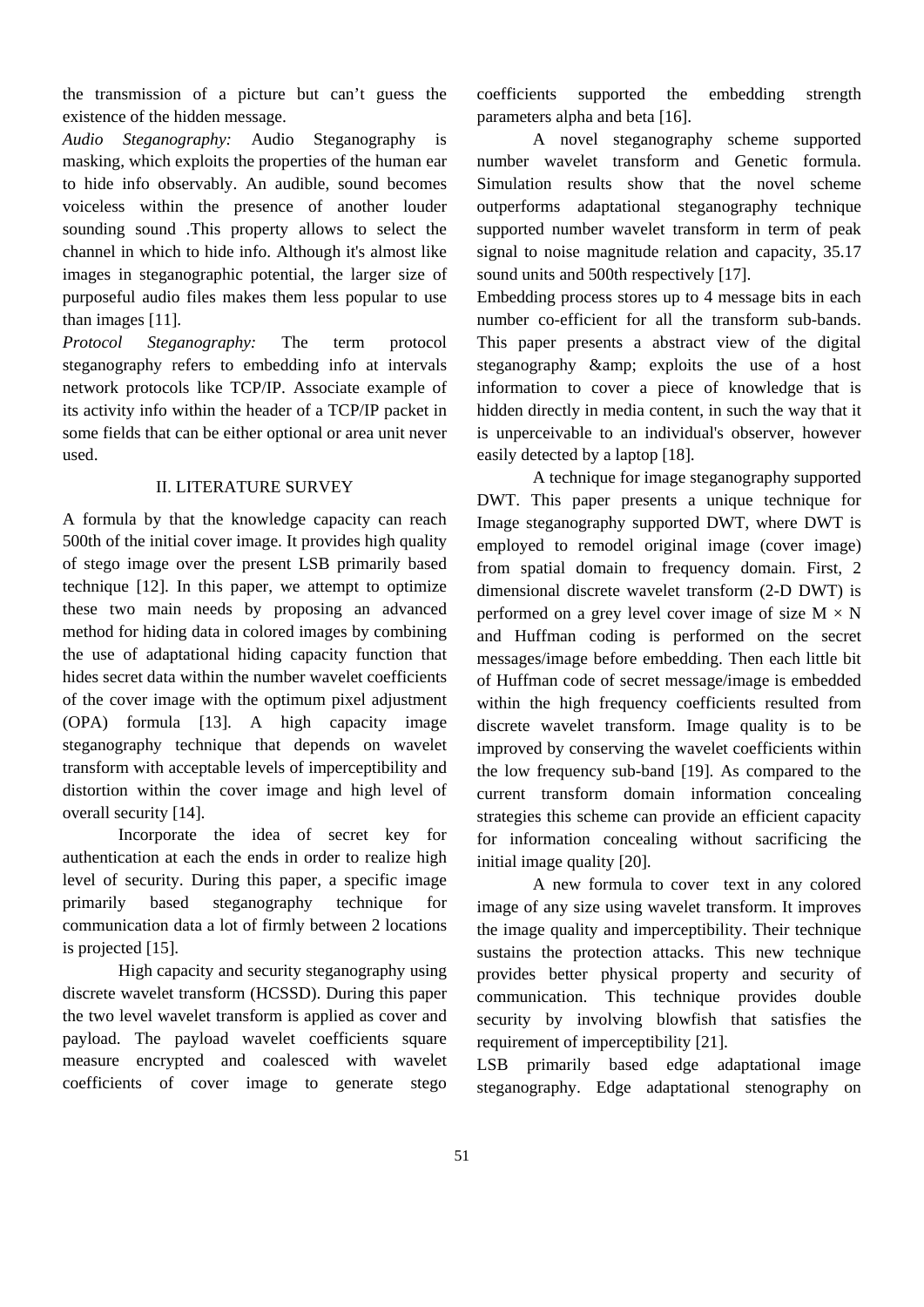frequency domain improves security and image quality compared to the sting adaptational stenography on spatial domain [22].

 A new technique of steganography technique supported DWT transform. The projected technique has ability to cover secret message in a very digital image. The secret message is embedded into the image by dynamical wavelet co-efficient. The standard of the stego image is of the projected technique is extremely close to that of the initial one [23].

 The simplest insertion technique in steganography is LSB replacement steganography. Within the LSB replacement technique, the least vital little bit of the element values square measure replaced with the bit values of the message. The method of sleuthing the secret message hidden within the cover media through steganography is understood as steganalysis. Steganalysis strategies are devided in two categories, one that attacks color images or grayscale images and second one that attacks on each color and grayscale images. However, regardless of the said kind of image, some of the steganalysis strategies attack solely on LSB embedding, whereas others attack on completely different strategies that conjointly include LSB embedding. Few of the steganalysis strategies suspect the message hidden within the image whereas few alternative steganalysis strategies observe the length of the message hidden within the image [24].

 A steganalysis technique uses autocorrelation coefficients in colour and grayscale images. They recommend that insertion of secret message weakens the correlation between the neighbor pixels and thereby enable one to observe the message [25].

 Abdelwahab and Hassaan [26] projected a data concealing technique within the DWT domain that decomposed each secret and canopy images with 1 level DWT. The disadvantage of this technique is that the extracted information isn't completely as same as the embedded original version. This is improved by Neda Raftari and Ruler Masoud Eftekhari Moghadam [27]. World Health Organization propose a new image steganography technique supported IWT and Munkres' assignment formula that embeds secret image in frequency domain of cover image with high matching quality. The development is obtained with higher computation. Here each cover and secret images square measure grey scale images.

 El Safy, R.O, Zayed. H. H, EI Dessouki. A [28], used an adaptational steganographic technique supported IWT, that improves the concealing capacity and PSNR compared to DWT technique projected by B. Lai and L. Chang [29]. The concealing capacity and PSNR square measure further improved by Elham Ghasemi, Jamshid Shanbehzadeh and Bahram ZahirAzami [30], World Health Organization use a steganographic technique supported IWT and Genetic formula. silvia Torres-Maya, Mariko Nakano-Miyatake and Hector Perez-Meana propose a picture steganography system supported Bit Plane complexness Segmentation (BPCS) and IWT [31], within which the data is hidden in bit planes of subband wavelet coefficients obtained by using the IWT. To increase information concealing capacity the expendable IWT constant live outlined by a complexness measure using BPCS.

 Guorong Xuan et al [32], propose a watermarking technique using IWT within which the watermark is embedded within the middle bit planes of the IWT coefficients within the middle and high frequency subbands. All told these papers message bits square measure hidden in grey scale image. Within the following paragraph some of the papers in color image steganography field square measure reviewed. Masud, Karim S.M., Rahman, M.S., Hossain, M.I. [33], projected a new approach supported LSB using secret key.

 The secret key encrypts the hidden data and then it is hold on into completely different position of LSB of image. This provides superb security. Xie, Qing., Xie, Jianquan., Xiao, Yunhua [34]., projected a technique within which the knowledge is hidden all told RGB planes supported HVS (Human Visual System). This degrades the standard of the stego image.

 In the technique projected by Sachdeva S and Kumar A, [35], the Vector quantisation (VQ) table is employed to cover the secret message that will increase the capacity and conjointly stego size. the method projected by subgenus Chen, R. J., Peng, Y. C., Lin, J.J., Lai, J. L., Horng, S. J [36], presents the novel multi-bit bitwise adaptational embedding formula for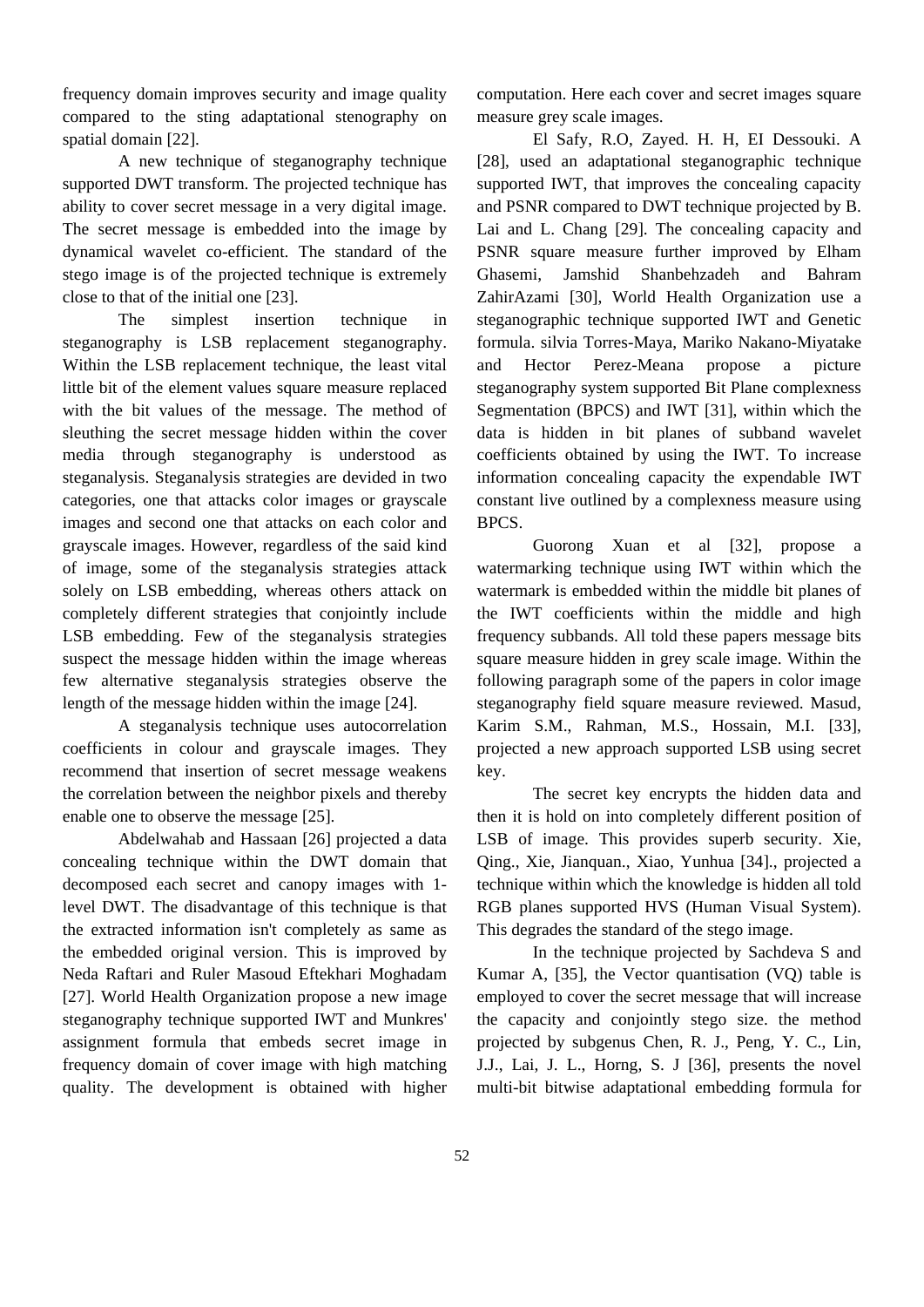information concealing by evaluating the foremost similar value to switch the initial one. Roy, S., Parekh, R., [37] projected an improved steganography approach for concealing text messages at intervals lossless RGB images which is able to suffer from withstanding the signal processing operations. Minimum deviation of fidelity primarily based information embedding technique has been projected by Mandal, J.K., Sengupta, M., [38] where two bits per byte are replaced by choosing the position willy-nilly between LSB and up to fourth bit towards mutual savings bank.

 A DWT primarily based frequency domain steganographic technique, termed as WTSIC is also projected by equivalent authors [39] where secret message/image bits stream square measure embedded in horizontal, vertical and diagonal components. Shejul, A. A., Kulkarni, U.L [40], projected an formula in that binary images square measure considered to be secret images which square measure embedded within the quilt image by taking the HSV (Hue, Saturation, Value) values of the quilt image into thought. The secret image is inserted into the quilt image by cropping the quilt image in keeping with the skin tone detection and then applying the DWT. during this technique the capacity is just too low.

 Sarreshtedari, S., Ghaemmaghami, S [41], projected a technique to realize a better quality of the stego image using BPCS (Bit Plane complexness Segmentation) within the wavelet domain. The capacity of each DWT block is estimated using the BPCS. Rubab, S., Younus, M., [42], projected a posh technique using DWT and Blowfish cryptography technique to cover text message in color image.

#### III. PROPOSED SYSTEM

### *High Level Design:*

Design is one in each of the foremost necessary phases of code development. The planning may additionally be a precise methodology throughout that a system organization is established that's able to satisfy the sensible and non-functional system wants. Huge Systems area unit forever area unit rotten into subsystems that offer few connected set of services. The planning process output is an architecture description. With regular analysis and improvement modish of

algorithm, steganography taken as a big desiring to cover information and to boot the present work appears that it had been plenty of efficient doggo a plenty of information. GA is applied to understand associate optimum mapping perform to chop back the error distinction between the input cover and also the stego image and use the block mapping methodology to preserve native image properties and to chop back the complexness of algorithm. Optimal component adjustment process applied to increase the hiding capability of this algorithm compared to different existing systems.

#### *Design Problems*

The proposed work presents a replacement steganographic technique so as to embed hatful of information in colored images whereas keeping the activity degradation to a minimum level victimization whole number riffle rework (IWT) and Genetic algorithm (GA). This technique permits concealment a data in uncompressed color image. Our motivation to hide knowledge in images is to produce security to pictures that contain crucial knowledge. Proposed approach depends on LSB technique which is able to interchange more than one bit from each component to hide secret message, but the protection of the key knowledge may be improved by combining the smallest amount important bit and riffle rework. The aim of the {planning|the look} is to plan the solution of a problem given by the document wants. This specific part is that the start in moving from disadvantage to the solution domain. The planning of the system is that the most vital issue affecting the standard of the computer code package and contains a significant impact on the coming phases, in the main testing and maintenance. The proposed work is basically experimental test-bed for analysis of RS-attack victimization LSB what is more as genetic algorithm.

#### *Assumptions and Dependencies*

1. The first assumption of the work is that the user is taking the input of original image and not any processed image or manipulated image. The secondary assumption is that the user is predicted to use the standard cryptography algorithm in an exceedingly most secure system and network.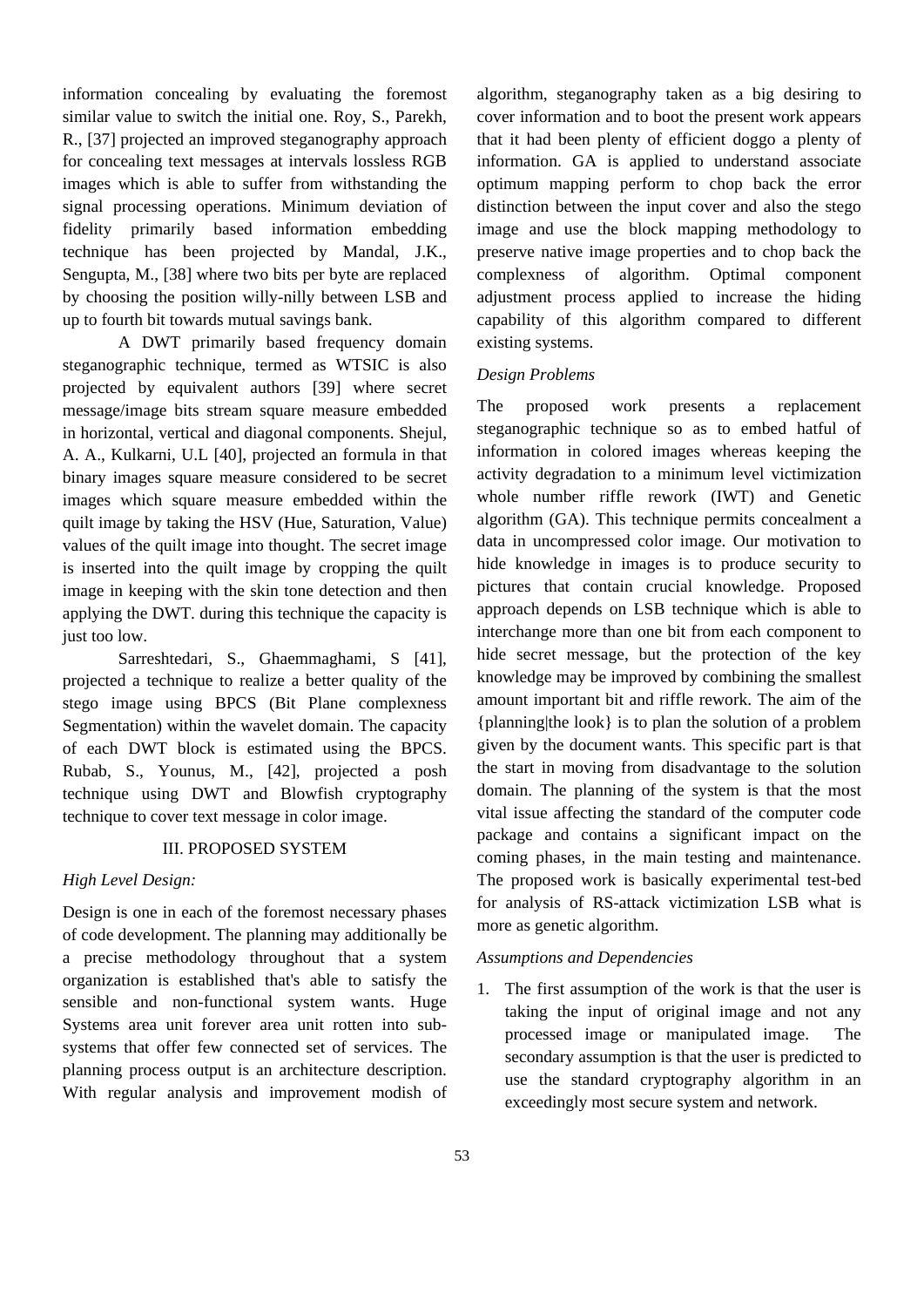2. The fundamental dependency of the work is to run the applying, user wants the MATLAB setting and to use application and appraise its basic conception, user wants associate noise free image and information in plain text format only.

## *Constraints*

The application depends on the optimisation victimization genetic rule inside the present steganographic application. Here limitation is that it has been found that whenever an image input is subjected to such kinds of process then there's several loss of actual quality of image. Thus on resist RS analysis, the impact on the relation of pixels should be stipendiary which can't be achieved by adjusting wholly different bit planes. The implementation may be procedure infeasible in non theoretical application. Thus for overcome this limitation, GA is applied to calculate the upper adjusting mode that the image quality will not be degraded to higher extent.

## *Proposed System*

In the proposed methodology, the message is embedded on whole number riffle rework coefficients supported Genetic algorithm. Thereafter, OPAP algorithm is applied on the obtained embedded image. Genetic algorithm to find a mapping performs for all the image blocks has been used. In GA methodology, a body is encoded as an array of 64 genes containing permutations 1 to 64 that point to range of component s in each block. The most plan of applying OPAP is to minimize the error between the quilt and so the stego image. In this work, we tend to adopted genetic algorithm to search for a best adjustment matrix. Genetic algorithm could be a basic algorithm for optimization. It transforms an optimization or search downside because the process of body evolution. Once the best each is chosen when several generations, the optimum or sub-optimum resolution is found. Genetic algorithm necessary operations square measure reproduction, crossover and mutation.

The figure 1 represents the real operative steps of the developed vogue. Within the process the program helps thus as give a program to handle the developed model and to access the developed module. At the origination, the quilt image is chosen for embedding the data. Then the text knowledge or the message is to be hand-picked thus, thus on accomplish the motive of steganography the stego key appointed thus at the alternative terminal the data may be retrieved by the key. Once the Key has been provided, the real application development for the RS analysis is started with the help of robust GA improvement. In this technique initially the message is to be embedded in cover image. Genetic rule is enjoying a very important role for embedding a lot of and a lot of knowledge within the image. Within the architecture of the developed system the whole number to whole number riffle rework has been done. Once the data has been embedded into the image file, then once embedding the image is again recovered thus it's now able to be transmitted over the channel. On the alternative hand at the receiver terminal or the extraction terminal with the accurate assignment of the stego key the data is retrieved accurately.



Fig. 1 System Architecture of the proposed work

#### IV. PROPOSED WORK

The detailed study, analysis and development measure distributed in the system design a section of the presentation. In the meantime, we have a procedure to measure planning to be discussing the detail of the proposed system and hence developed. During this section, details and flow chart of every module has been described. The structure chart shows work flow, the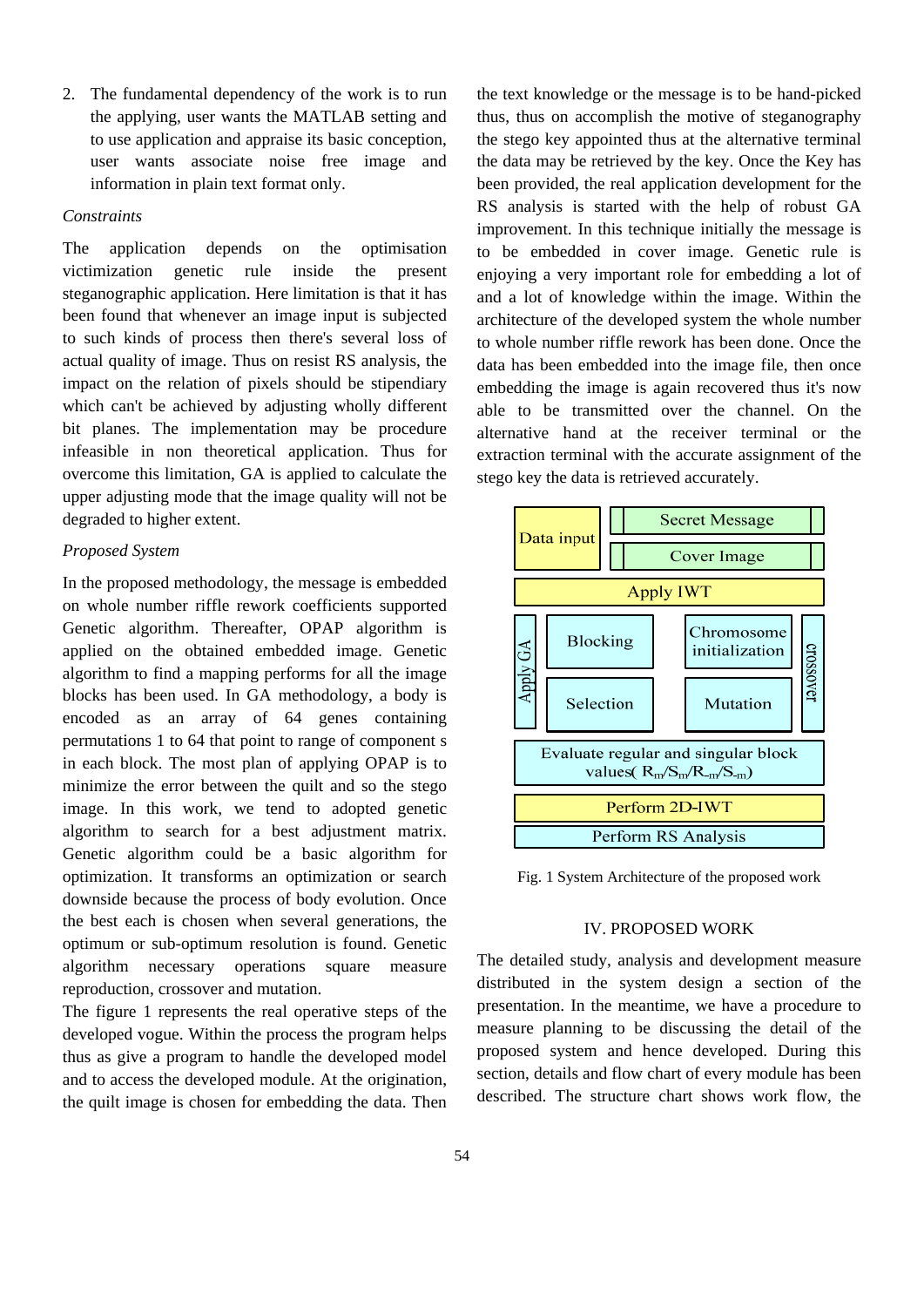helpful descriptions of measurement conferred in the flow chart diagrams.

#### *Embedding Algorithmic Program*

The projected model is ready by using two fundamental modules as explained below:

- Step1: Scan the duvet image file into a two dimensional decimal array to handle the file information additional easily.
- Step2: Histogram modification is to stop overflow or underflow that happens when the modified values in whole wave coefficients produce stego-image constituent values to exceed 255 or to be smaller than 0. This problem was found to be caused by the values close to 255 or zero.
- Step3: Divide the duvet image into 8x8 non overlapping blocks. By this division every 8x8 block are often classified as a sleek or advanced block.
- Step4: Transform every block to the transform domain using Haar wavelet transform that prodeuce result in four sub bands LLI, LHI, HLI and HHI.
- Step5: Calculate concealing capability of every coefficient. From experiments, we have a tendency to found that as we have a tendency to lower the bits wont to hide the secret message in the LL sub band the resulted distortion in the stego-image becomes lower; in order that we have a tendency to modified this concealing capability operate by using completely different ranges for k for the ICSH, metric capacity unit and HH sub bands where its values square measure form 1 to four. For the LL sub band the value of k is equal to zero and in some cases the bits used is fixed to solely bits to reinforce the stego-image quality.
- Step6: Insert L bits of message into the corresponding indiscriminately chosen coefficients. Random selection of coefficients provides additional security where the sequence of the message is just famous to each sender and receiver by using an antecedently given secret key.
- Step7: Apply best constituent adjustment algorithmic program, while taking into thought that every modified coefficient stays in its concealing

capability range where each price of L is calculated according to the absolute price of the wave coefficients any vital modification during this price can produce completely different price of L to be calculated at the receiver. The most idea of using the optimum constituent adjustment (OPA) algorithmic program is to reduce the error difference.

## V. CONCLUSION AND FUTURE ENHANCEMENTS

In this work, we have proposed a data hiding scheme that hides data into the integer wavelet coefficients of an image. The system combines a data hiding technique and the optimum pixel adjustment algorithm to increase the hiding capacity of the system compared to other systems. The proposed system hide secret data in a random order using a secret key only known to both sender and receiver. In this method, embeds different number of bits in each wavelet co-efficicient according to a hiding capacity function in order to increasing the hiding capacity without losses of the visual quality of resulting stego image. The proposed system also minimizes the error difference between original coefficients values and modified values by using the optimum pixel adjustment algorithm.

 The current proposed method is only applicable on colored image as well as on gray scaled image but not applicable on audio, video and other biometrics yet. Very large amount of message cannot feed in image. So the future work should focus on large message embedding, improve the data or message embedding capacity, security against attacks, hiding techniques apply to audio & video.

#### VI. REFERENCES

- [1] N. Wu and M. Hwang,"Data Hiding: Current Status and Key Issues," International Journal of Network Security, Vol.4, No.1, pp. 1-9, Jan.2007..
- [2] C. Chan and L. M. Cheng, "Hiding data in images by simple LSB substitution," Pattern Recognition, pp. 469-474, Mar. 2004.
- [3] Changa, C. Changa, P. S. Huangb, and T. Tua, "A Novel bnage Steganographic Method Using Tri-way Pixel-Value Differencing," Journal of Multimedia, Vol. 3, No.2, June 2008.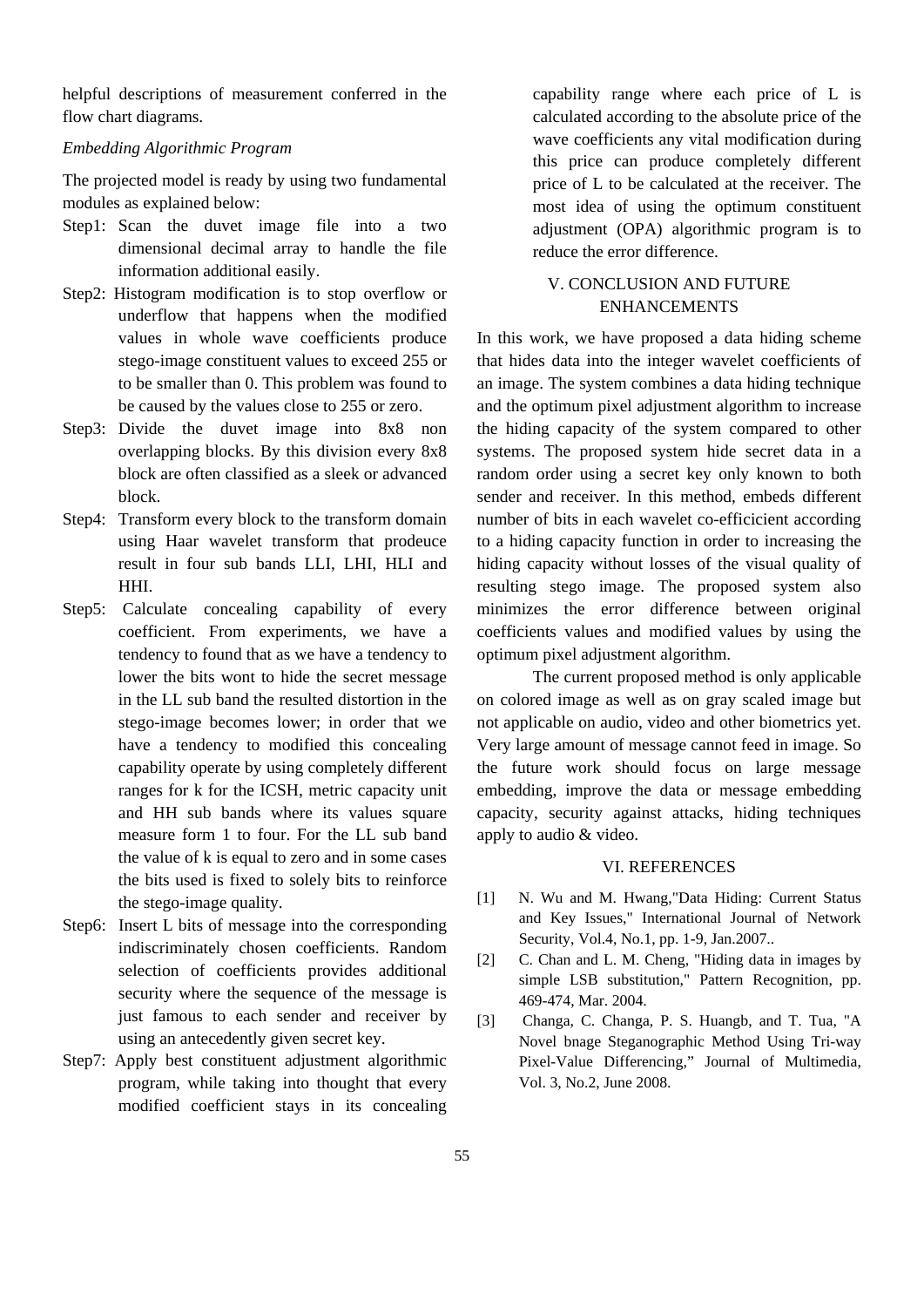- [4] H. H. Zayed, "A High-Hiding Capacity Technique for Hiding Data in images Based on K-Bit LSB Substitution," The 30th International Conference on Artificial Intelligence Applications (ICAIA - 2005) Cairo, Feb. 2005.
- [5] S. Lee, C.D. Yoo and T. Kalker, "Reversible image watermarking based on integer-to-integer wavelet transform," IEEE Transactions on Information Forensics and Security, Vol. 2, No.3, Sep. 2007, pp. 321-330.
- [6] M. Ramani, Dr. E. V. Prasad and Dr. S. Varadarajan,"Steganography Using BPCS the Integer Wavelet Transformed bnage", UCSNS International Journal of Computer Science and Network Security, VOL. 7 No.7, July 2007.
- [7] P. Chen, and H. Lin, "A DWT Approach for bnage Steganography,"International Journal of Applied Science and Engineering 2006. 4, 3:275:290.
- [8] Lai and L. Chang, "Adaptive Data Hiding for bnages Based on Harr Discrete Wavelet transform," Lecture Notes in Computer Science,Volume *4319/2006.*
- [9] A. Westfeld, "F5a steganographic algorithm: High capacity despite better steganalysis," 4th International Workshop on Information Hiding, pp.289-302, April 25-27, 2001.
- [10] D. Kahn., The Codebreakers, the comprehensive history of secret communication from ancient times to the Internet, Scribner, 1996.
- [11] T. Morkel, J.H.P. Eloff, M.S. Olivier, An Overview of Image Steganography, Information and Computer Security Architecture (ICSA) Research Group Department of Computer Science University of Pretoria, 0002, Pretoria, South Africa.
- [12] T. R. Gopalakrishnan Nair, Suma, Manas, Genetic Algorithm to Make Persistent Security and Quality of Image in Steganography from RS Analysis, Swarm Evolutionary and Memetric Computing Conference (SEMCCO), Vishakhapatnam, 2012.
- [13] A. Cheddad, J. Condell, K. Curran and P. Mc Kevitt, Digital Image Steganography: Survey and Analysis of Current Methods, Signal Processing, Volume 90, Issue 3, March 2010, Pages 727-752.
- [14] Samir Kumar Bandyopadhyay, Tuhin Utsab Paul and Avishek Raychoudhury, Genetic Algorithm Based Substitution Technique of Image Steganography, Journal of Global Research in Computer Science, Volume 1, No. 5, December 2010.
- [15] R.J. Anderson and F.A.P. Petitcolas, On the Limits of Steganography, J. Selected Areas in Comm., vol. 16, no. 4, 1998, pp. 474–481.
- [16] Souvik Bhattacharyya and Gautam Sanyal, Data Hiding in Images in Discrete Wavelet Domain Using PMM, International Journal of Electrical and Computer Engineering, 5:6 2010.
- [17] D. Kahn., The Codebreakers, the comprehensive history of secret communication from ancient times to the Internet, Scribner, 1996.
- [18] Gustavus J. Simmons, The prisoners problem and the subliminal channel, Proceedings of CRYPTO, 83:51– 67, 1984.
- [19] Ross J. Anderson. and Fabien A.P.Petitcolas, On the limits of steganography, IEEE Journal on Selected Areas in Communications (J-SAC), Special Issue on Copyright and Privacy Protection, 16:474–481, 1998.
- [20] S.P.Mohanty, Digital Watermarking: A Tutorial. 1999.
- [21] G. Davida, M. Chapman and M. Rennhard, A practical and effective approach to large-scale automated linguistic steganography, Proceedings of the Information Security Conference, pages 156–165, October 2001.
- [22] Jr. L. M. Marvel, C. G. Boncelet and C. T. Retter, Spread spectrum image steganography, IEEE Trans., on Image Processing, 8:1075–1083, 1999.
- [23] Nasir Memon, R. Chandramouli, Analysis of LSB based image steganography techniques, Proceedings of IEEE ICIP, 2001.
- [24] Kran Bailey and Kevin Curran, An evaluation of image based steganography methods, International Journal of Digital Evidence Fall 2003, 2003
- [25] Ahmed A. Abdelwahab and Lobna A. Hassaan, "A Discrete Wavelet Transform Based Technique For Image Data Hiding", 25th National Radio Science Conference, 2008.
- [26] Neda Raftari and Amir Masoud Eftekhari Moghadam, "Digital Image Steganography Based on Integer Wavelet Transform and Assignment Algorithm", Sixth Asia Modelling Symposium, 2012, pp 87-92.
- [27] El Safy, R.O, Zayed. H. H, El Dessouki. A, "An Adaptive Steganographic Technique Based on Integer Wavelet Transform", IEEE conference, 2009, pp 111- 117.
- [28] Lai and L. Chang, "Adaptive Data Hiding for images Based on Harr Discrete Wavelet transform," Lecture Notes in Computer Science, Volume 4319, 2006.
- [29] Silvia Torres-Maya, Mariko Nakano-Miyatake and Hector Perez-Meana, "An Image Steganography Systems Based on BPCS and IWT", 16th IEEE International Conference on Electronics, Communications and Computers, 2006.